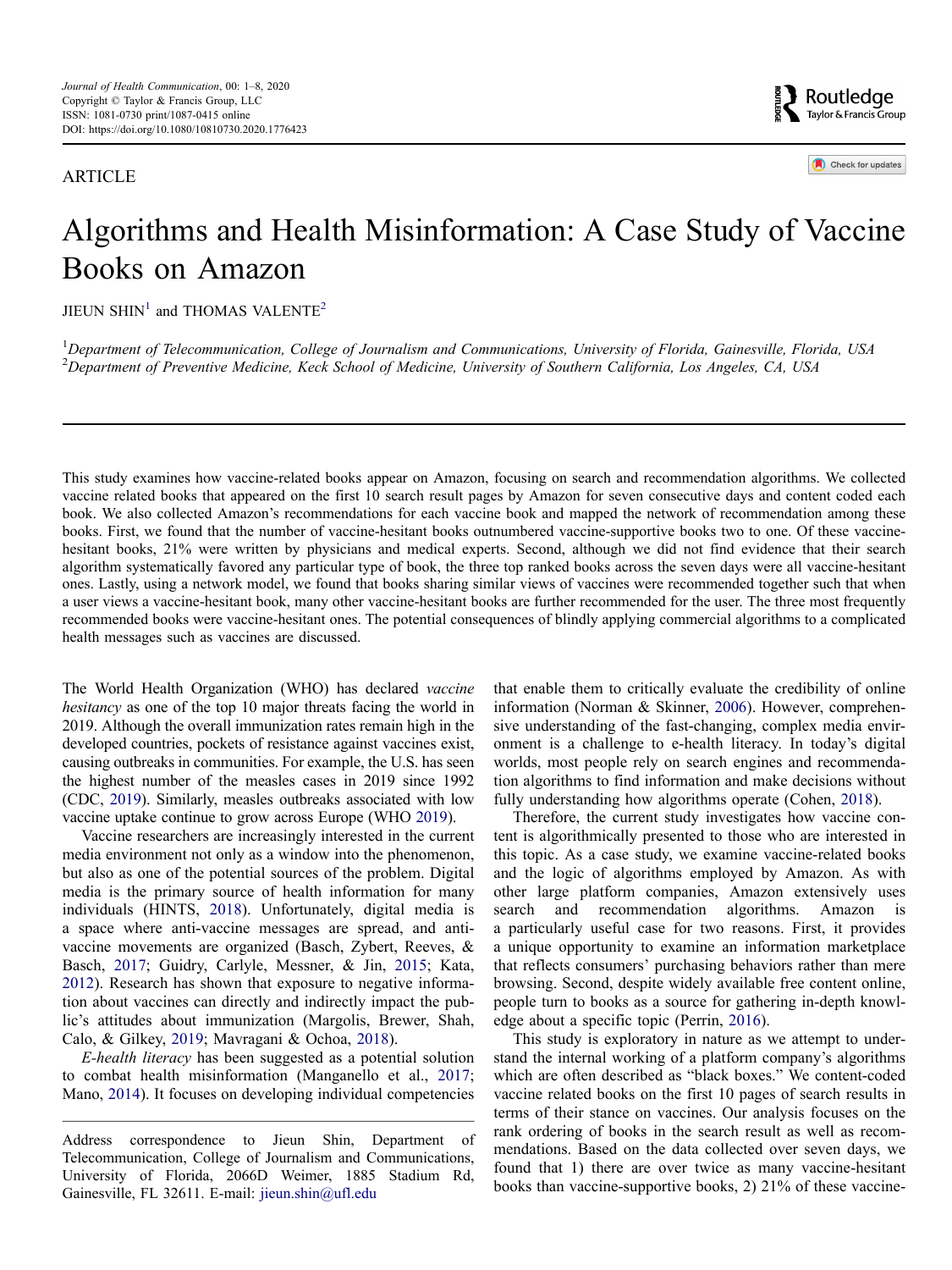hesitant books were authored by an authoritative figure in the medical field, 3) other vaccine-hesitant books are recommended once a person views a vaccine-hesitant book.

# **Literature Review**

## *Algorithm as a Gatekeeper*

<span id="page-1-8"></span>In contrast to the medical consensus on vaccine safety and efficacy, there is a substantial amount of anti-vaccine messaging spread online (Basch et al., [2017;](#page-6-1) Kata, [2012](#page-7-3); Mitra, Counts, & Pennebaker, [2016](#page-7-10)). Vaccine critical messages can exert more influence on individuals who are undecided and in the "learning mode." The term "vaccine hesitancy" is increasingly used to recognize a wide range of vaccine attitudes. Narrowly defined, vaccine hesitancy refers to vaccine delay or refusal (WHO, [2019](#page-7-0)). Broadly defined, vaccine hesitancy also includes those who vaccinate themselves or their children, while still having concerns about their decision to vaccinate (Salmon, Dudley, Glanz, & Omer, [2015\)](#page-7-11). This broader type is particularly vulnerable to misinformation and propaganda potentially being swayed to delay or refuse future vaccines.

<span id="page-1-14"></span><span id="page-1-12"></span>According to Thorson and Wells [\(2015](#page-7-12)), there are five major categories of actors who influence users' information diet today: journalists, strategic communicators (e.g., public relations), individual media users themselves, social contacts (e.g., friends), and algorithmic filters. Of these gatekeeping actors, the role of algorithms is fast growing as more people rely on algorithms to navigate the Internet. Algorithms can facilitate or constrain the flow of information by displaying a small set of available information and further recommending more information that users might be interested in.

<span id="page-1-16"></span><span id="page-1-11"></span><span id="page-1-3"></span>Previous studies have shown that algorithmic output can have a considerable impact on users' attitudes and behaviors (Epstein & Robertson, [2015\)](#page-6-3). In particular, prior research found that a ranking position in the search results determines the visibility of information (Pan et al., [2007;](#page-7-13) Unkel & Haas, [2017\)](#page-7-14) and the credibility of information (Westerwick, [2013](#page-7-15)). Furthermore, people tend to prefer advice coming from an algorithm to that of a human (Logg, Minson, & Moore, [2019\)](#page-7-16). For example, users are more likely to purchase a song when they think it comes from an algorithm (Adomavicius, Bockstedt, Curley, & Zhang, [2017\)](#page-6-4).

# <span id="page-1-7"></span><span id="page-1-0"></span>*Auditing the Logic of Algorithms*

Despite the increasing power over Internet users' everyday lives, we know little about the logic of algorithms – how they filter information and create recommendations. The algorithms developed by digital platforms are typically proprietary and inaccessible to users. The opaque nature of algorithms has led to a new venue of research, called "algorithm audits." It is an attempt to understand inner workings of algorithms from the outside (Mittelstadt, [2016;](#page-7-17) Sandvig, Hamilton, Karahalios, & Langbort, [2014](#page-7-18)).

<span id="page-1-13"></span><span id="page-1-9"></span>There are two major functions that algorithms can serve: search and recommendation. The search algorithms find relevant items upon a user's request (e.g., keywords) and prioritize them in the order of importance – defined by each platform.

The recommendation algorithms display information that users might be interested in to maximize user satisfaction and increase their interest. These algorithms use various factors which include the user's own past behavior, behaviors of other people who are similar to the user, and the characteristics of the items themselves such as popularity (Cappella, Yang, & Lee, [2015;](#page-6-5) Smith & Linden, [2017](#page-7-19)).

<span id="page-1-6"></span><span id="page-1-1"></span>In general, the dangers of algorithms are two-fold. First, algorithms tend to harness existing data of varying quality to display and recommend content. Thus, if the input data are biased toward misinformation, algorithms tend to make biased suggestions (Kearns & Roth, [2019\)](#page-7-20). Previous studies (Kata, [2012](#page-7-3)) have shown that a small number of anti-vaccine activists are disproportionally visible online in comparison to vaccine proponents. Due to a lack of human judgment, algorithms can blindly and unintentionally mirror the loud voice of an antivaccine group. This is why some scholars (Gillespie, [2018](#page-7-21); Napoli, [2019\)](#page-7-22) call for the development of public-interest minded algorithms.

<span id="page-1-15"></span><span id="page-1-10"></span><span id="page-1-4"></span>Second, algorithms have been criticized for their potential to create echo chambers in which users are exposed to one side of the debate, issue, or topic on which they already agree with. Algorithms are optimized to predict what a given user would like to see based on information that they themselves and similar others have consumed. Tufekci [\(2018](#page-7-23)) contends that this mechanism reinforces a user's bias and pushes it toward a more extreme view. When this logic is applied to vaccine content, it is possible that an algorithm detects an initial interest from those who have questions about vaccines and suggest more content that are critical to vaccination.

<span id="page-1-2"></span>As a case study, we investigate how Amazon's search and recommendation algorithms present vaccine related books. First, we begin by exploring the characteristics of vaccine books displayed on the first 10 pages on Amazon.com in terms of the book's stance on vaccine issues and authors' credentials (RQ1). A few previous studies (Basch et al., [2017;](#page-6-1) Covolo, Ceretti, Passeri, Boletti, & Gelatti, [2017;](#page-6-6) Guidry et al., [2015\)](#page-7-2) have examined vaccine messages in various formats such as YouTube videos and social media posts. However, to our knowledge, this is the first study that examines how vaccine issues are communicated in the book format. In general, books are considered to be a voice of experts and perceived to have more "intellectual heft" (Herr, [2017\)](#page-7-24) than other forms of writing (e.g., blogs). Books are also unique in that they typically are not free. Thus, the objective of the first research question is to lay the groundwork for future research by reporting descriptive statistics on the types of vaccine books that are available on Amazon.

<span id="page-1-5"></span>RQ1: What types of vaccine books are displayed on Amazon by the search term "vaccine"?

Second, we examine whether there is a systematic bias in rank-ordering books of vaccines. Typically, when a user searches a keyword on Amazon, a ranking system retrieves a list of results that are relevant to the user's query from a corpus of data (collection of available items). Then, the system rank-orders the retrieved items using various features.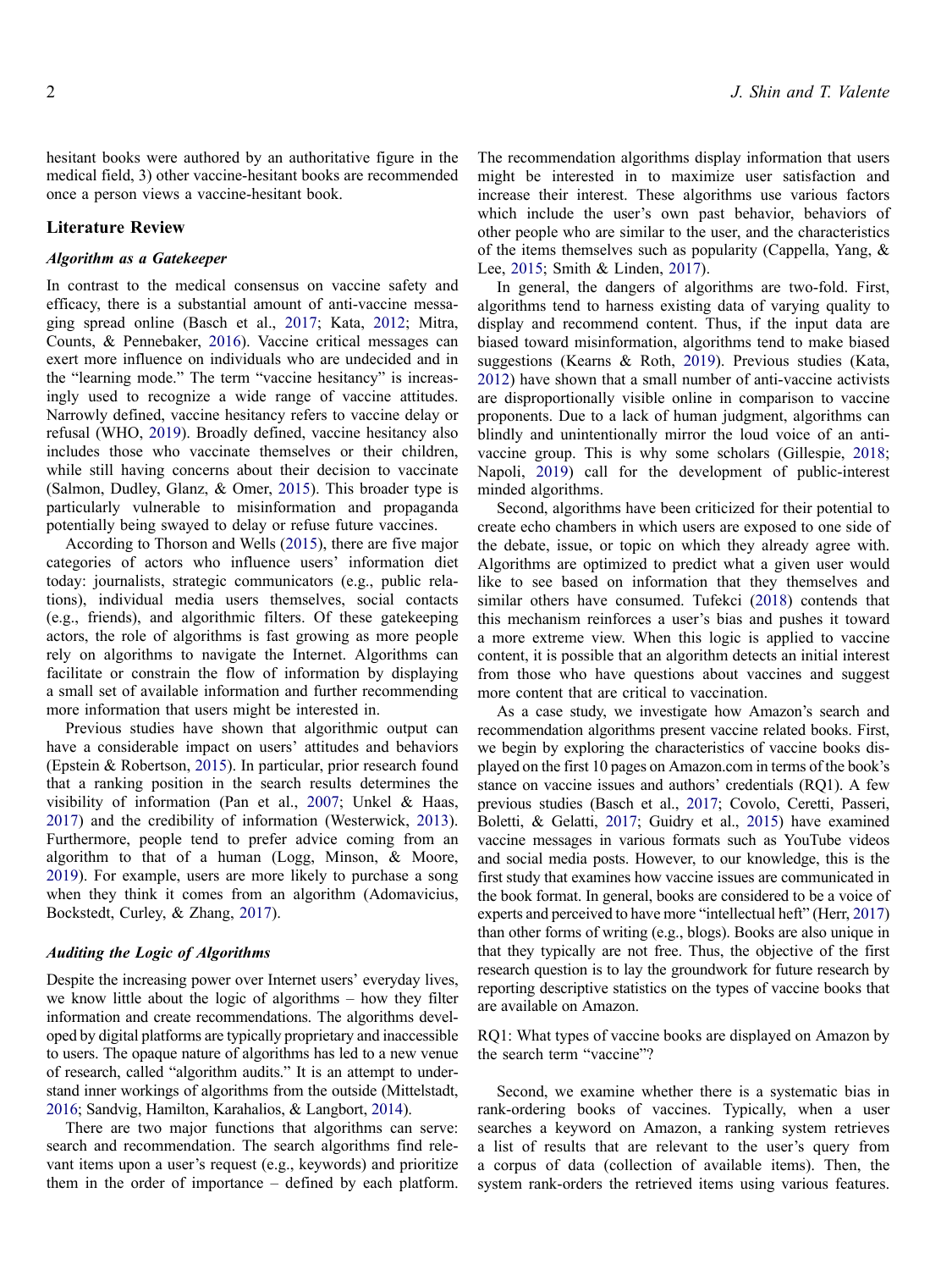<span id="page-2-2"></span>Commonly used features include an item's popularity, positive reviews, and price (Diakopoulos, [2019](#page-6-7)). Examining the ranking of vaccine books will allow researchers to understand the extent to which the ranking algorithm gives visibility to vaccinehesitant books in comparison to vaccine-supportive ones.

RQ2: What is the relationship between a book's stance on vaccination and its ranking?

Lastly, the study investigates how the stance of a book influences book recommendations. There are two major approaches to designing recommendations for a given user: content-based and collaborative filtering (See Cappella et al., [2015](#page-6-5) for review). The content-based approach attempts to recommend items that are similar to those items that a user has previously showed interest in the past. It relies on extensive item descriptions (e.g., book genre, topic) and user profiles (e.g., previous purchases). On the other hand, collaborative filtering seeks to make recommendations based on the behavior of other users with similar interests. Amazon's "customers who bought this also bought" recommendation is a well-known example for collaborative filtering (Smith & Linden, [2017\)](#page-7-19). For example, when a user is viewing an item, Amazon suggests other items that are frequently co-purchased by other users. The goal of this algorithm is to stimulate customers to buy more by exposing them to a set of additional items relevant to their searches.

<span id="page-2-4"></span><span id="page-2-3"></span>Some scholars and pundits (Pariser, [2011](#page-7-25); Sunstein, [2018\)](#page-7-26) have argued that when these algorithms are applied to political and cultural domains, they can serve as filter bubbles that strengthen exposure to like-minded content and amplify existing biases. For example, examining book-purchasing behaviors on Amazon, one study (Shi, Shi, Dokshin, Evans, & Macy, [2017\)](#page-7-27) observed different genre preferences in the topic of science between two partisan groups. The authors argue that Amazon's recommendation algorithm is in part responsible for reinforcing such partisan dynamics.

Based on the logic of the "customer who bought also bought" algorithm and the findings from previous studies, we can consider two different scenarios. If there is a distinct customer group who co-purchased similar types of vaccine books, then these books (i.e., those sharing the same view of vaccination) would be recommended with one another. Alternatively, if Amazon customers tend to buy vaccine books regardless of a particular point of view, then it is more likely that vaccine book recommendations are made regardless of book stance.

RQ3: Are books that share a similar stance toward vaccines recommended together?

## **Methods**

## *Data Collection*

We first identified books available for sale on the Amazon's book section by submitting a keyword, "vaccine," into the search box and collecting information about books that appeared on the first 10 pages. There were approximately 5,000 books available over 250 pages upon the search request of "vaccine." However, we limit our data collection to the first 10 pages since users rarely go beyond the first few pages (Pan et al., [2007\)](#page-7-13).

We used a web-scraping method for data collection which was repeated for seven consecutive days in March 2018. We performed the queries in the West Coast of the United States. We chose "vaccine" as the keyword due to its dominant use in searching this topic. According to Google Trends data, people search "vaccine" approximately 10 times more frequently than "vaccination" as of October 29, 2018. In addition, an alternative term "vaccination" showed only minor differences from "vaccine" in the search results on Amazon. Although we did not observe the personalization effect of search results, we performed the queries without logging in to the Amazon website and used a browser with no history to prevent any unforeseen potential biases.

It is important to note that we used Amazon's default search setting, that sorts items by the "featured" algorithm. For each book, we collected the book's title, rank in ascending order, unique ID assigned by Amazon, author information, the number of comments, and the average rating for each book. We repeated this procedure for seven days, since it is not known whether search results change considerably on a daily basis.

The number of retrieved books per day ranged between  $114 \sim 116$  (comprising 164 unique books over seven days). After data collection, we removed books (e.g., fictional books about vaccination) that were not relevant to this study following the procedures explained in detail below. This pruning process resulted in a total number of  $81 \sim 86$  relevant books each day over seven days  $(72.1\%$  $(72.1\%$  $(72.1\%$  relevancy on average).<sup>1</sup> This resulted in 104 unique relevant books during the data collection period. We call this dataset "the master list."

Additionally, we collected recommended items displayed under the "customers who bought this item also bought" prompt for each book. We formatted the data as a directional edgelist that contains two columns labeled source and target. $<sup>2</sup>$  A source</sup> contains a unique ID of the book of interest, and a target contains a unique ID of a recommended book. The presence of the link indicates the existence of a recommendation from the source book to the target book Since a network requires a boundary, we retained only the items that were present in our master list, constructig recommendation networks among vaccine books.

#### *Coding*

Three undergraduate assistants coded each book for the following variables. The first author trained the coders about coding units and coding rules. Over two practice coding sessions, three

<span id="page-2-0"></span><sup>&</sup>lt;sup>1</sup>Overall, the relevant books overlapped in the range of  $72 \sim 96\%$ between a given pair of days during the data collection period. In particular, 45 books appeared throughout all seven days.

<span id="page-2-1"></span><sup>&</sup>lt;sup>2</sup>Conceptually recommendations should be mutual for two books according to the "bought together" logic. Yet, the algorithm selectively displays "bought together" recommendations for popular items which can result in an asymmetric recommendation network.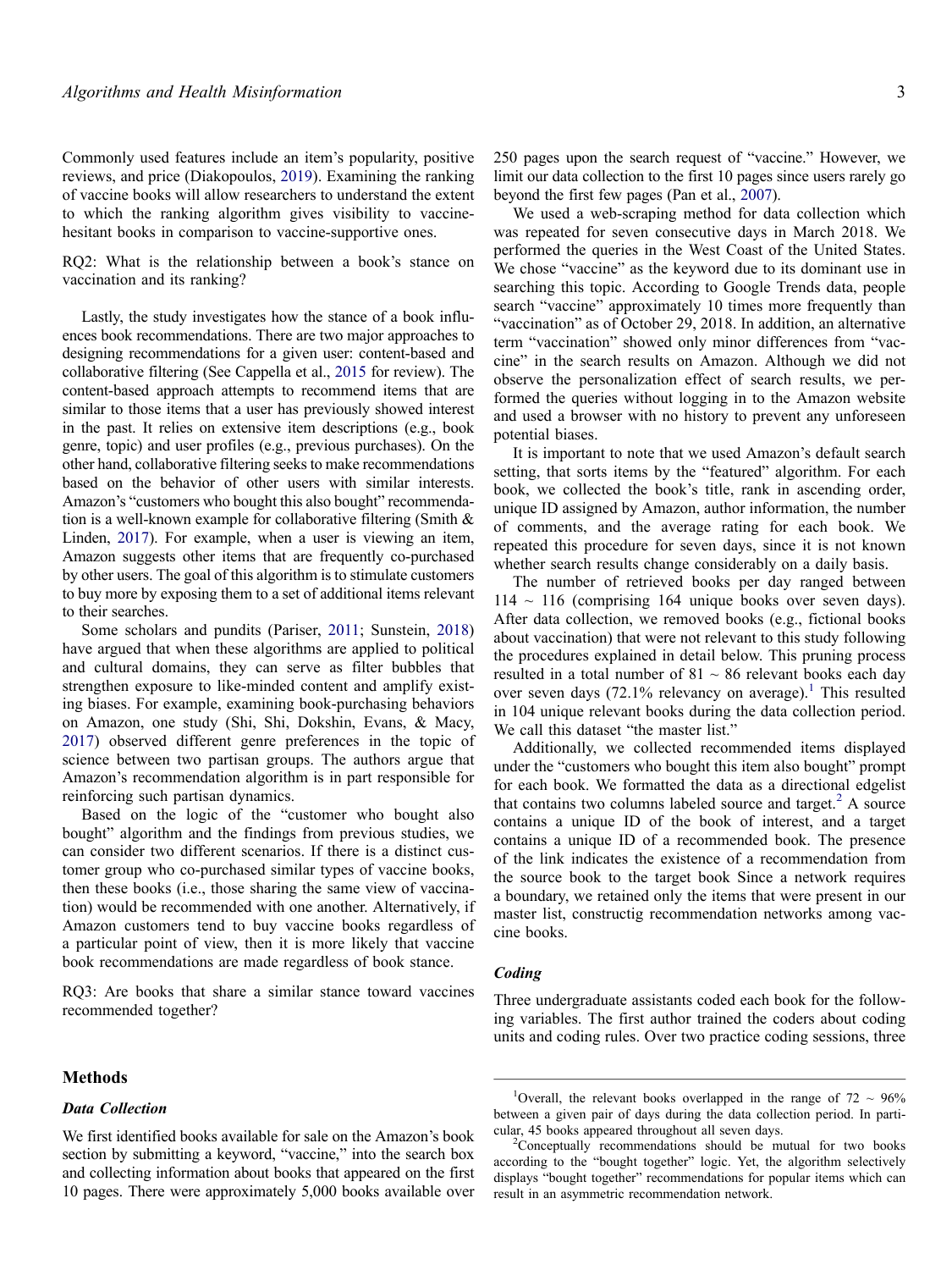coders independently coded a random sample of books ( $n = 20$ ) each). Subsequently the reliability of their coding was checked[.3](#page-3-0) In this process, the codebook was revised based on the feedback from the trainees (e.g., decision to code medical textbooks as irrelevant books).

The coders were provided with a hyperlink to a page on Amazon.com which contains information about each book. Coders were asked to read a description of the book displayed on that page, but not to read the reviews posted for the book. While some pages had detailed descriptions about the book, other pages had little information about the book. If any of the coders indicated that there was not enough information to code the book, we obtained a physical copy for additional information. These cases amounted to 29 books. When we had to purchase a book, we used another online bookstore to prevent any potential influence of our purchases on Amazon's search and recommendation algorithm.

The coders content coded three key variables – relevancy, author's credentials, and book's stance on vaccination. First, they were asked to determine relevancy of each item regardless of whether they were exclusively on child vaccines or vaccines in general. Specifically, the coders were asked to classify a book as "relevant," if the book was concerned about efficacy (i.e., the effectiveness of vaccines in preventing their corresponding diseases) or safety of vaccines (i.e., evidence of harm or risks of vaccination). Otherwise, a book was coded as "irrelevant." For example, irrelevant books included novels involving fictitious characters, books concerned about vaccines for pets, medical textbooks, and immunization log books.

Second, when a book was confirmed as "relevant," we subsequently coded authors' credentials. If the author list included at least one person who was a physician (i.e., Medical Doctor or Doctor of Osteopathic Medicine), a PhD in health or medicine fields, or an official public health organization (i.e., CDC), the author credential was coded as "1," if not "0." According to this rule, all the other author categories such as a PhD in History, JD (Juris Doctor), MBA (Master of Business Administration), and MPH (Master of Public Health) were coded as "0."

Lastly, the book's stance on vaccine efficacy and safety was coded into three categories: "vaccine-supportive," "vaccinehesitant," and "unclear." In developing our codebook, we followed the guidelines of WHO that defines "vaccine hesitancy" as both "delay" and "refusal" of vaccines. According to this conceptualization, we coded a book as "vaccine supportive, if the book was in favor of vaccines by mentioning vaccine efficacy or safety. In contrast, if a book portrayed vaccines negatively in terms of its effectiveness or safety, the book was coded as "vaccine hesitant." This category included books that were outright against vaccinations as well as those that encourage delay in vaccination or offer an alternative vaccine schedule that has not been approved by the American Academy of Pediatrics (AAP) and the Center for Disease Control and Prevention (CDC) for children. All other books were coded as "unclear," which included history books that summarized controversies surrounding vaccines.

Intercoder reliability was measured with Krippendorff's alpha. Reliability for three variables were high: 91% for relevancy, 95% for credentials, and 84% for stance on vaccination. For each variable, disagreements were resolved by discussion and when consensus was reached it was coded.

#### *Analysis*

We started with descriptive statistics to summarize vaccine books. We then examined the differences in the rank across three types of books, using two different measures. We computed the average rank of a book over seven days. Lower score indicates better ranking, thus more visibility. Additionally, we coded whether a book was displayed on the first page at least once during the data collection period. T-tests and a chi-square tests were conducted to examine relationships between vaccine stance and ranking/first page.

<span id="page-3-5"></span><span id="page-3-4"></span>Further, we used exponential random graph modeling (ERGM) to investigate recommendation logics among vaccine related books (Robins, [2011](#page-7-28)). In this study, the network configuration was tested with the R software statnet package (Handcock, Hunter, Butts, Goodreau, & Morris, [2008\)](#page-7-29). In estimating the ERGM, an edges term was included to represent the baseline probability of a tie as well as a term for homophily in book stance (*nodematch*) to test whether books of the same stance are more likely than chance to be connected in the referral network. We also gradually included other factors as control variables such as the stance of the book (*nodeifactor*, tendency of vaccine-supportive books receiving recommendations as compared to vaccine-hesitancy books), the popularity of the book (measured by the number of reviews) and rank of the book (measured by an average ranking position over seven days). We also included endogenous terms such as *reciprocity (*the tendency for them to link each other for recommendations) and *geometically weighted edgewise shared partners* (tendency for two books to share other book recommendations). Separate ERGM models were created for each day's network. Furthermore, Goodness-offit (GOF) plots comparing the observed network with a set of simulated networks ( $n = 100$ ) were checked.<sup>4</sup>

## **Results**

#### *Characteristics of Vaccine Books on Amazon*

To answer RQ1, we conducted descriptive analysis of vaccine books. Of the  $104$  relevant books,<sup>[5](#page-3-2)</sup> 30 books were coded as vaccine-supportive (28.85%), 65 were vaccine-hesitant (62.50%), and 9 were unclear (8.65%). The number of vaccinehesitant books was more than double the number of vaccinesupportive books. If these books were broken into daily collection, the ratios of vaccine-hesitant books to vaccine supportive books<sup>6</sup> was higher, 3.1 to 1, with an average of 2.8. This indicates that the

<span id="page-3-0"></span><sup>&</sup>lt;sup>3</sup>Intercoder reliability measures (Krippendorff's alpha) ranged between  $70 \sim 80\%$  initially.

<span id="page-3-1"></span><sup>&</sup>lt;sup>4</sup>The visualization for our model's goodness of fit can be provided upon request.

<span id="page-3-2"></span>Some of these were different editions of the same book.

<span id="page-3-3"></span><sup>&</sup>lt;sup>6</sup>The ratio of vaccine hesitant books to vaccine supportive books for each day was 3.1 (day1), 2.8 (day2), 3.0 (day3), 2.8 (day4), 2.4 (day5), 2.5 (day6), and 2.9 (day7).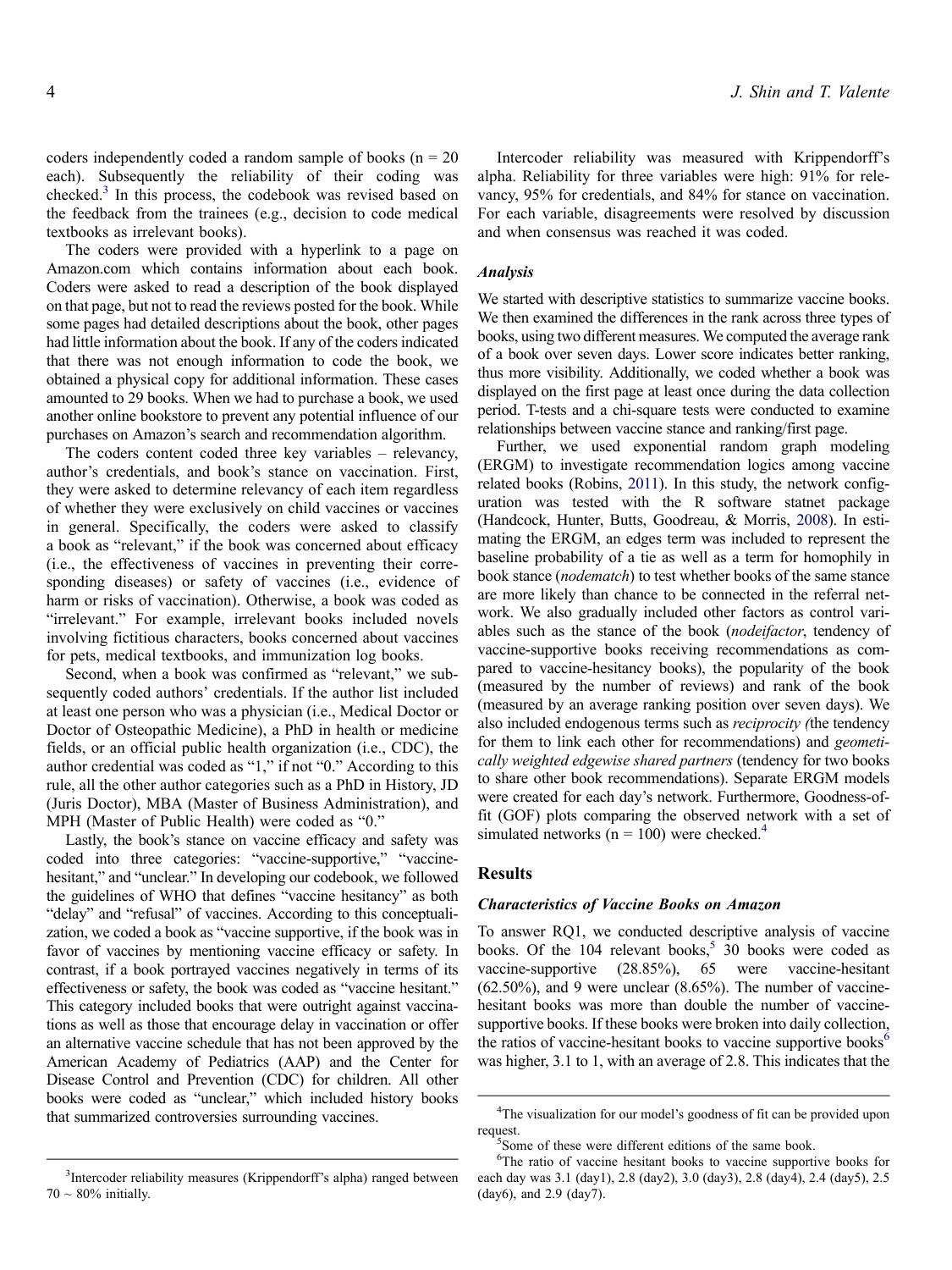number of vaccine-hesitant books was over three times that of vaccine-supportive books. [Table 1](#page-4-0) summarizes the characteristics of the books in the master list.

Of 104 books, 44 books  $(42.3\%)$  were written by an author – at least one author if the book had multiple authors – with a relevant credential in the field. Of vaccine-hesitant books,  $21.2\%$  (n = 22) were written by an authoritative figure. Vaccine-hesitant books garnered a higher number of reviews  $(M = 69.7, SD = 136)$  than vaccine-supportive books  $(M = 43.3,$  $SD = 141$ ), although the difference was not statistically significant,  $t(93) = 0.87$ ,  $p = .39$ . The average rating of vaccinehesitant books ( $M = 4.19$ ,  $SD = 0.80$ ) was lower than that of vaccine-supportive books  $(M = 4.96, SD = 3.21)$ , t  $(78) = -1.71, p = .09.$ 

## *Search Rankings of Vaccine Books*

T-test and chi-square test were conducted to examine RQ2, the relationships between the two types of books (vaccine-hesitant vs. vaccine-supportive) and ranking of search results. Vaccinehesitant books were ranked higher ( $M = 56.6$ ,  $SD = 35.5$ ) than that of vaccine-supportive books ( $M = 69.4$ ,  $SD = 37.7$ ), but the difference was not statistically significant (t =  $-1.60$ , df = 93,  $p = .11$ ). The average ranking of unclear books was 64.7  $(SD = 37.2)$ . Furthermore, a chi-square test was conducted to examine whether there was association between vaccinehesitant books and vaccine-supportive books in terms of the proportion of being ranked on the first page of the search result. Consistent with the t-test, the chi-square test indicated that the search result did not differ by the book's stance on vaccination,  $X^{2}$  (1, N = 95) = 0.005, p = .94.

## *Recommendation Networks of Vaccine Books*

The visual inspection of book recommendation networks [\(Figure 1](#page-4-1) below) shows similar patterns throughout the data collection period. It also reveals that vaccine hesitant books outnumber other types of books and they are clustered together.

Now we turn to the ERGM results. As shown in [Table 2](#page-5-0) (for Day 1 network), homophily on vaccine stance was significant in all models. Because Model 3 provides a better fit with the observed data, we further examine the coefficients of Model 3 to assess the book recommendation logic. The positive, significant coefficient of recommendation homophily on book stance  $(b = 1.22, p < .001)$  suggests that books sharing a similar attitude about vaccines were more likely to be recommended

<span id="page-4-0"></span>**Table 1.** Description of vaccine-related books

|                                  | Written by a medical credential<br>$\frac{6}{2}$ | Average number of reviews<br>(count) | Average rating (out of 5<br>points) |
|----------------------------------|--------------------------------------------------|--------------------------------------|-------------------------------------|
| Vaccine-supportive<br>$(n = 30)$ | 19.23                                            | 43.3                                 | 4.96                                |
| Vaccine-hesitant ( $n = 65$ )    | 21.15                                            | 69.7                                 | 4.19                                |
| Unclear<br>$(n = 9)$             | 1.92                                             | 3.11                                 | 4.3                                 |



<span id="page-4-1"></span>**Figure 1.** Recommendation networks of vaccine related books. Node size is proportional to indegree (the number of times the book is recommended). Red color denotes vaccine-hesitant books, and blue color indicates vaccine-supportive books. Yellow color indicates unclear category of books.

to one another, after controlling for the book's stance as the main effect, popularity, search result ranking, and other structural tendencies. The odds of similar books being recommended together were over 3 times greater than the odds of dissimilar books being recommended together. Additionally, there was a tendency that books with a higher number of reviews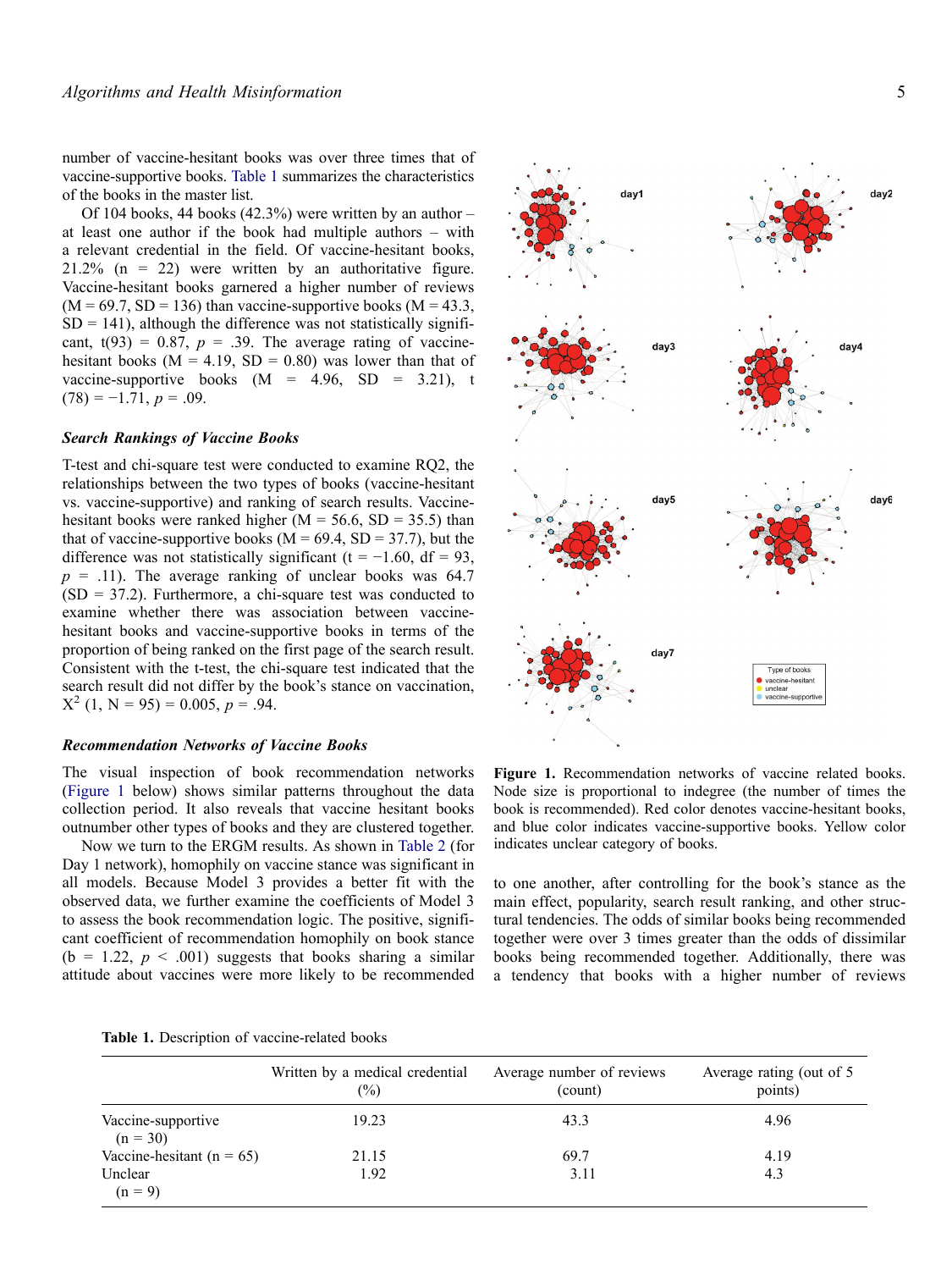| Terms                                           | Model 1    | Model 2     | Model 3     |
|-------------------------------------------------|------------|-------------|-------------|
| Density                                         | $-4.29***$ | $-3.10$ *** | $-5.74$ *** |
| (edges)                                         | (0.18)     | (0.21)      | (0.36)      |
| Book stance homophily ( <i>nodematch</i> )      | $2.55***$  | $2.41$ ***  | $1.22$ ***  |
|                                                 | (0.18)     | (0.20)      | (0.15)      |
| Vaccine-supportive books ( <i>nodeifactor</i> , |            | $-0.25$     | $0.30*$     |
| $base = vaccine-hesitant books)$                |            | (0.21)      | (0.14)      |
| Unclear books (nodeifactor, base =              |            | $-1.90$     | $-0.25$     |
| vaccine-hesitant books)                         |            | (1.02)      | (0.63)      |
| Number of reviews                               |            | $0.002$ *** | $0.001$ *** |
| ( <i>nodeicov</i> )                             |            | (0.00)      | (0.00)      |
| Ranking position                                |            | $-0.03$ *** | $-0.03$ *** |
| ( <i>nodeicov</i> )                             |            | (0.00)      | (0.00)      |
| Reciprocity                                     |            |             | $3.83$ ***  |
| (mutual)                                        |            |             | (0.21)      |
| Triadic closure                                 |            |             | $1.83$ ***  |
| (gwesp)                                         |            |             | (0.25)      |
| AIC                                             | 3087       | 2557        | 1764        |
| BIC                                             | 3100       | 2597        | 1818        |

<span id="page-5-0"></span>**Table 2.** Day 1 ERGM results ( $N = 76$ , MCMC.interval = 5000, MCMC.burn-in = 50000)

\*\*\* *p*-value <0.001. SE = standard error. The term for tie density (edges) is used similarly to an intercept term in a regression model. A lower AIC or BIC indicates a better fit.

 $(b = 0.002, p < .001)$  were more likely to receive recommenda-tion from another book. Furthermore, books ranked higher<sup>[7](#page-5-1)</sup>  $(b = -0.03, p < .001)$  were more likely to be recommended. Also, book recommendations tend to form a cluster ( $b = 1.77$ ,  $p \leq 0.001$ ) showing a common list of books appearing together. Vaccine-supportive books were slightly more likely to receive recommendations than vaccine-hesitant books  $(b = 0.30, p = .04)$ .

## **Discussion**

Despite the important role of algorithms in our daily life, research on search and recommender systems for health information is scarce. Therefore, we investigated how Amazon algorithmically presents information concerning vaccine safety and efficacy, as an example of platform companies displaying health information. In this study, we focused on ranking and recommendations.

Using content analysis and network analysis, our study found that there were over two times as many vaccinehesitant books as vaccine-supportive books available on the first 10 search result pages over seven days. Specifically, we found that 63% of books were vaccine-hesitant, whereas 29% were vaccine-supportive. The proportion of these books is an important indicator since they serve as the input data (baseline) for algorithms to produce outputs. It is particularly alarming to find that 21% of vaccine-hesitant books were written by an authoritative figure including MDs and DOs. Previous research has shown that a high degree of medical consensus on vaccines <span id="page-5-2"></span>is critical to reducing vaccine hesitancy (van der Linden et al., [2015](#page-7-30)). The fact that the landscape of this book market is not different from that of social media (Basch et al., [2017;](#page-6-1) Covolo et al., [2017](#page-6-6); Guidry et al., [2015](#page-7-2)) raises concerns about health science communication.

We did not find a statistical difference in the order of ranking between two different types of books and whether they appear on the first page. This means that Amazon's search algorithm did not favor either type of book, confirming a common belief that the platform algorithm is not designed to maximize public good. Additionally, we found that the three highest ranked books were all vaccine-hesitant. Two of these books were written by pediatricians who offer their own alternative vaccine schedule for children, which is not approved by American Association of Pediatricians (AAP) or CDC. One of them (i.e., Bob Sears, MD) was placed on a 35 month probation in 2018 by the Medical Board of California for inappropriately writing medical exemptions for vaccinations. The other book was written by a self-described "journalist." Yet, the cover of the book was misleading to think that the author was an MD by placing an image of a doctor wearing a white coat. These three books were all highly rated by customers at or above 4.7 out of 5 stars.

Additionally, we analyzed how Amazon recommends potential items of interest with a prompt of "customers who bought this item also bought" using network models. The results show that books sharing the same attitude toward vaccines were recommended significantly more often together than books of dissimilar attitudes. That is, when a user clicks on a vaccinehesitant book, more vaccine-hesitant books are recommended. This pattern emerged perhaps because initially some people

<span id="page-5-1"></span> $7$ The small value in the ranking variable indicates the better ranking, thus a negative coefficient.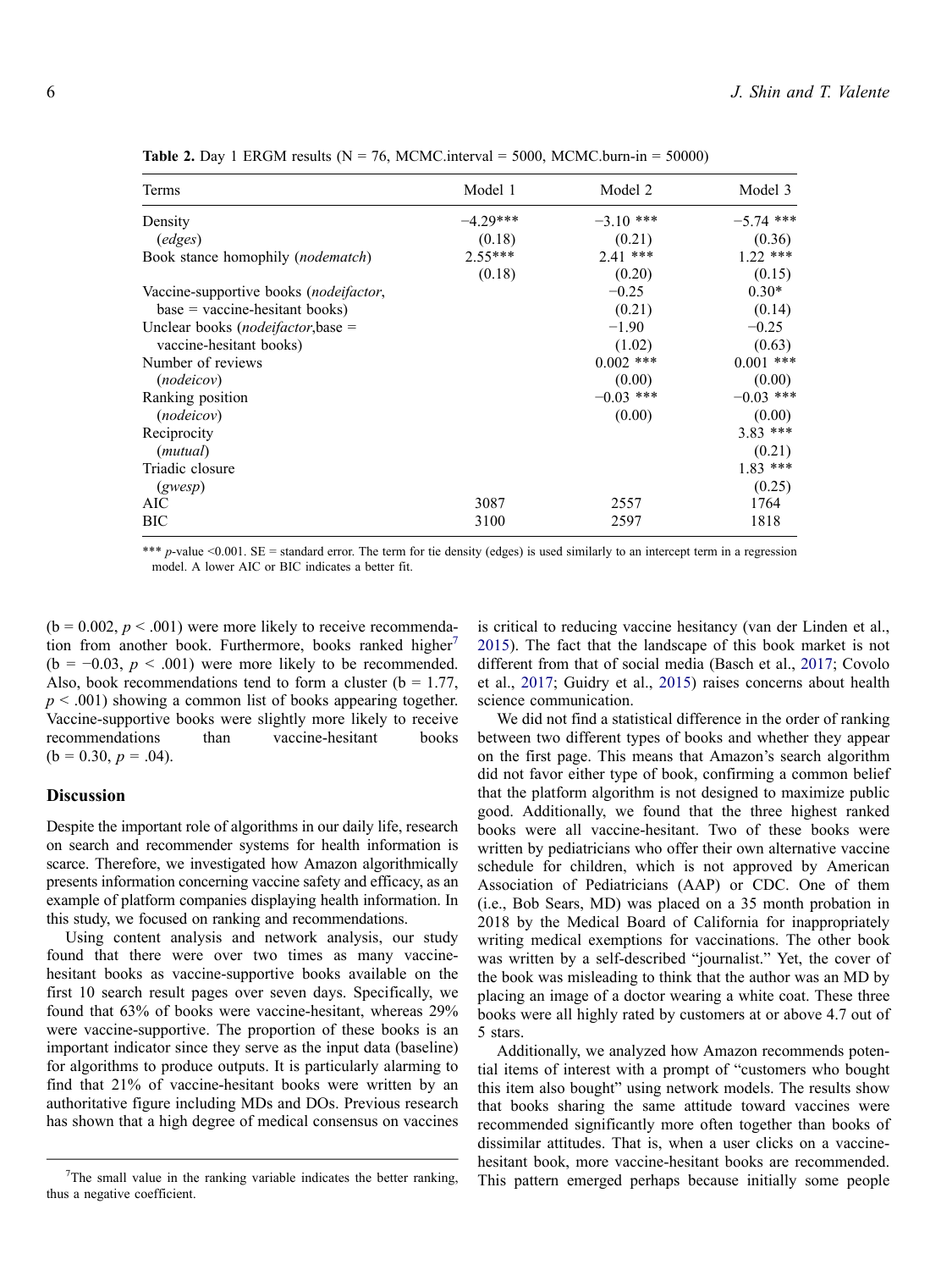bought several books that were hesitant about vaccines. Using this data, the algorithm made recommendations which created a feedback loop in which recommendations increased sales of these vaccine-hesitant books. The worst version of this process can be described as an "echo chamber." Digital traces left by some customers reinforces an anti-vaccine theme through a collaborative filtering algorithm.

When we further examined the recommendation networks, the three most frequently recommended books were also all vaccine-hesitant books. Of these three books, two books overlapped with the top ranked books mentioned earlier. The other book was written by an MD who now identifies as a homeopath. The description page states that the purpose of the book is to expose that vaccines are not responsible for the decline in mortality from infectious diseases. The customer review displayed at the top by Amazon's algorithm says that "luckily for our newest son, he has never been vaccinated and truly is healthy" under the review title of "Must read for all doctors and parents."

These findings warrant further discussion on the role of large platform companies in moderating health content. Gillespie [\(2018](#page-7-21)) contends that although it is not yet clear what the standards for moderation should be, "we desperately need a thorough public discussion about the social responsibility of platforms" (p.216). Recently, there is a growing demand for developing public-interest minded algorithms to promote societal good (Napoli, [2019](#page-7-22)). So far, the conversation has mostly focused on political content. This discussion needs to be expanded to the public health arena, given the high-stake issues and the power of platforms. Our findings suggest that the quality of health information displayed by a digital platform is far from what health authorities try to reach.

<span id="page-6-8"></span>In addition, e-health literacy educators and practitioners may consider dedicating more time and resources to educating the logic and power of algorithms in today's media environment (Cohen, [2018;](#page-6-2) Iammarino & O'Rourke, [2018\)](#page-7-31). Previous studies suggested that people tend to follow recommendations given by an algorithm (Adomavicius et al., [2017](#page-6-4)) and appreciate algorithmic judgment more than human judgment (Logg et al., [2019\)](#page-7-16). Therefore, it is important to provide a broader understanding of algorithms, such as how they filter information, how consumers' data are used for designing algorithms, and what are the unintended consequences. Alongside, media scholars should further investigate complex algorithmic decisionmaking to increase transparency and update the knowledge required for media literacy.

This study has the following limitations. First, it only examined the vaccine-related books that appeared on the first 10 pages. Content-coding the entire inventory of vaccine books would help researchers to identify a more accurate logic of algorithms. Also, the current study classified a wide spectrum of vaccine-hesitant books into one category. Vaccine-hesitant books could further be classified into books that are outright anti-vaccine and books that encourage delaying and/or skipping vaccines. Additionally, this study is unable to comment on "sponsored" or "best seller" books that usually appear at the top of the research results. Since these labels can greatly influence consumers' interest in the product,

future research may want to investigate how vaccine-hesitant books are advertised in the platforms. Lastly, our study is limited in explaining how other factors (e.g., manipulated reviews, sales, and comments) are reflected in the search results, as it focused only on the relationship between the book's stance and the outcome of the algorithm.

# **Conclusion**

Platform companies argue that their algorithms are neutral with respect to content that they are displaying and recommending. Our findings suggest that pre-programmed algorithms may unintentionally channel users' exposure into opinions that are not supported by the science and medical community. This may create the illusion for users that a misinformed minority view is accepted widely in the public. Recently, large platform companies are starting to take some responsibilities by creating an independent oversight body (Facebook) and labeling misinformation (Twitter). Amazon may also need to take a more proactive approach to combating misinformation. In this endeavor, it is essential to raise public awareness about algorithmic filtering and to have a thorough discussion about the role of algorithms in disseminating public health issues.

#### **Acknowledgements**

The authors wish to thank the editor, and two anonymous reviewers for critically reading the manuscript and suggesting substantial improvements.

## **Supplementary Material**

Supplemental data for this article can be accessed on the [pub](https://doi.org/10.1080/10810730.2020.1776423)[lisher's website](https://doi.org/10.1080/10810730.2020.1776423).

# **References**

- <span id="page-6-4"></span>Adomavicius, G., Bockstedt, J. C., Curley, S. P., & Zhang, J. [\(2017](#page-1-0)). Effects of online recommendations on consumers' willingness to pay. *Information Systems Research*, *29*(1), 84–102. doi:[10.1287/](https://doi.org/10.1287/isre.2017.0703) [isre.2017.0703](https://doi.org/10.1287/isre.2017.0703)
- <span id="page-6-1"></span>Basch, C. H., Zybert, P., Reeves, R., & Basch, C. E. ([2017\)](#page-0-2). What do popular YouTubeTM videos say about vaccines? Child: Care. *Health and Development*, *43*(4), 499–503. doi:[10.1111/cch.12442](https://doi.org/10.1111/cch.12442)
- <span id="page-6-5"></span>Cappella, J. N., Yang, S., & Lee, S. ([2015\)](#page-1-1). Constructing recommendation systems for effective health messages using content, collaborative, and hybrid algorithms. *The ANNALS of the American Academy of Political and Social Science*, *659*(1), 290–306. doi:[10.1177/0002716215570573](https://doi.org/10.1177/0002716215570573)
- <span id="page-6-0"></span>CDC. ([2019\)](#page-0-3). Measles cases and outbreaks. Retrieved from [https://www.](https://www.cdc.gov/measles/cases-outbreaks.html) [cdc.gov/measles/cases-outbreaks.html](https://www.cdc.gov/measles/cases-outbreaks.html)
- <span id="page-6-2"></span>Cohen, J. N. ([2018\)](#page-0-4). Exploring echo-systems: How algorithms shape immersive media environments. *Journal of Media Literacy Education*, *10*(2), 139–151. doi:[10.23860/JMLE-2018-10-2-8](https://doi.org/10.23860/JMLE-2018-10-2-8)
- <span id="page-6-6"></span>Covolo, L., Ceretti, E., Passeri, C., Boletti, M., & Gelatti, U. [\(2017](#page-1-2)). What arguments on vaccinations run through YouTube videos in Italy? A content analysis. *Human Vaccines & Immunotherapeutics*, *13*(7), 1693–1699. doi:[10.1080/21645515.2017.1306159](https://doi.org/10.1080/21645515.2017.1306159)
- <span id="page-6-7"></span>Diakopoulos, N. [\(2019](#page-2-2)). *Automating the news: How algorithms are rewriting the media*. Cambridge, MA: Harvard University Press.
- <span id="page-6-3"></span>Epstein, R., & Robertson, R. E. [\(2015](#page-1-3)). The search engine manipulation effect (SEME) and its possible impact on the outcomes of elections.